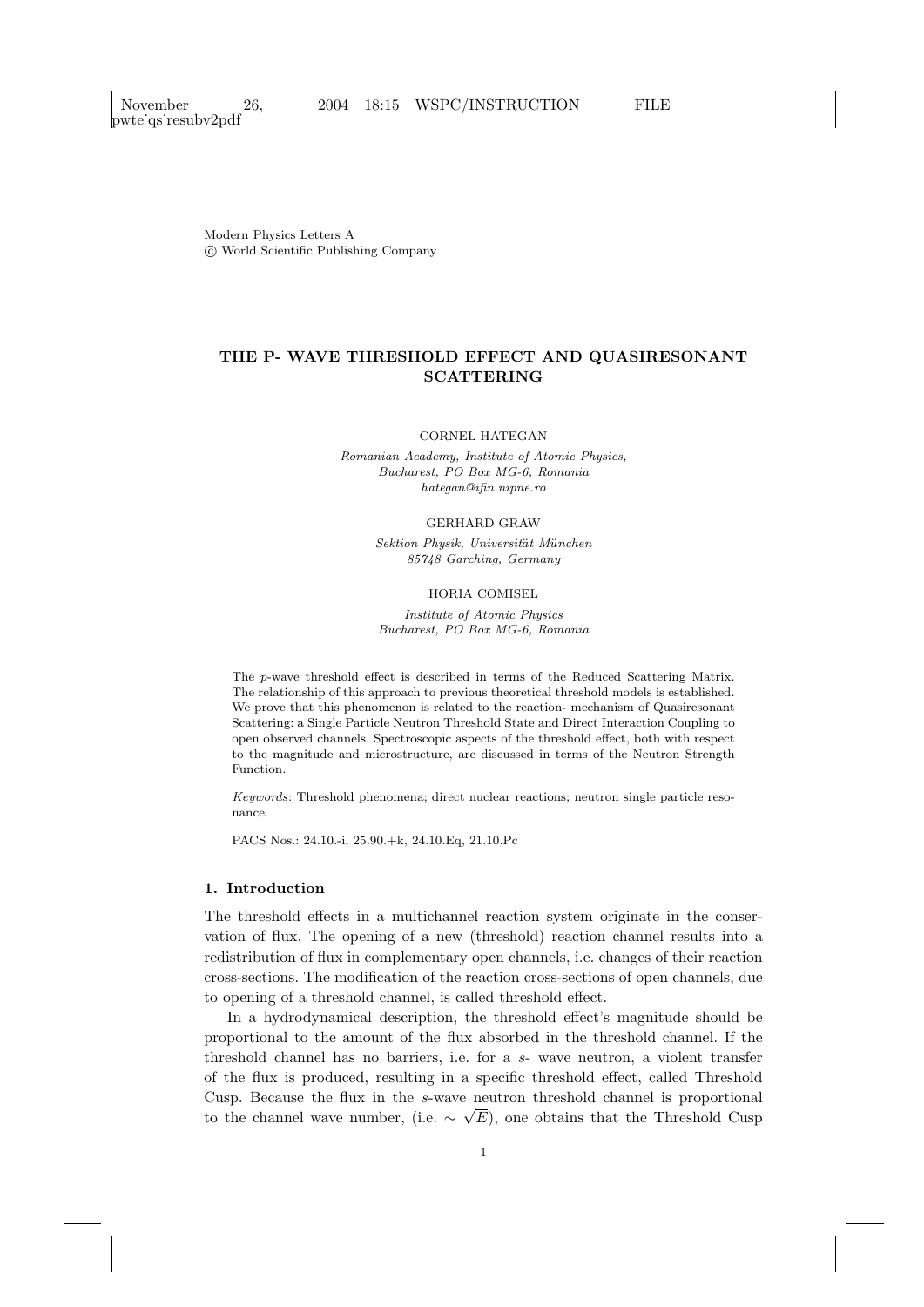has an infinite energy derivative at zero (threshold) energy; from this behaviour results the Cusp denomination. The Threshold Cusp is considered as an universal phenomenon, appearing whenever a new s-wave neutron channel opens. For higher partial waves, the centrifugal barrier inhibits the flux transfer between the neutron threshold channel and the observed open ones and, accordingly, will result in a smaller threshold effect.

The Wigner-Breit-Baz Cusp Theory<sup>1,2,3</sup> predicts nuclear threshold effects for the s-wave neutron opening channel. S-wave threshold effects were observed in some Reactions on Light Nuclei; an extensive review on threshold effects in proton scattering on 1-p Shell nuclei was presented in Ref. 4. As a matter of fact, the corresponding experimental data were not interpreted as evidence for a genuine Threshold Cusp, but rather analyzed in terms of a multiparametric method developed by same authors. On the other hand, p-wave threshold effects have been observed in some Low Energy Nuclear Reactions<sup>5,6</sup>, becoming subject of many experimental and theoretical investigations, (see Ref. 7 and references therein). Recently, the spectroscopical aspects of p-wave threshold effects (relation to Neutron Strength Function) have been discussed<sup>8</sup>.

The Threshold Physics field appears to be more rich in phenomena than in schematic descriptions. Understanding of the physical aspects of the p-wave threshold effect should be of interest not only in Low Energy Nuclear Physics<sup>4</sup>, but also in the other Quantum Scattering fields as Atomic Collisions ( e.g. the dipole induced threshold effects in electron-molecule collisions, see Ref. 9) and High Energy Physics (e.g. the p-wave near-threshold state in  $p\bar{p}$ − >  $\Lambda\bar{\Lambda}$  reaction, see Ref. 10).

The aim of the present contribution is to develop a formal treatment, covering, in an unitary view, previous descriptions and conclusions. Relations of the  $p$ -wave threshold effect to Nuclear Reaction Mechanisms (Quasi-Resonant Scattering) as well as to Nuclear Structure Physics (Spectroscopy of Neutron Threshold State) are obtained.

### 2. Physical Aspects of the P-Wave Threshold Effect

The first experimental evidence of a p-wave threshold effect in Low Energy Nuclear Physics comes from deuteron stripping reactions on A  $\sim$  90 mass target nuclei. A sharp anomaly was found in the excitation functions of  $(d, p_0)$  reactions near the threshold of neutron analogue channel  $(d, \bar{n})$ , see Ref. 5. The threshold anomaly was also observed in deuteron polarization studies<sup>6</sup>, resulting in well-defined experimental characteristics.

The anomaly occurs mainly as a dip in cross-section data and as resonant or S-shape form in analyzing power excitation functions; its width between half-way points is approximative 0.7 MeV. The anomaly's centre is not always at  $(d,\bar{n})$ threshold but rather in a region of 0.1 - 0.2 MeV. The anomaly's magnitude is largest for A  $\sim$  90 mass nuclei, becoming smaller both for larger or smaller mass nuclei, as for example A  $\sim$  80. An illustrative example for the deuteron stripping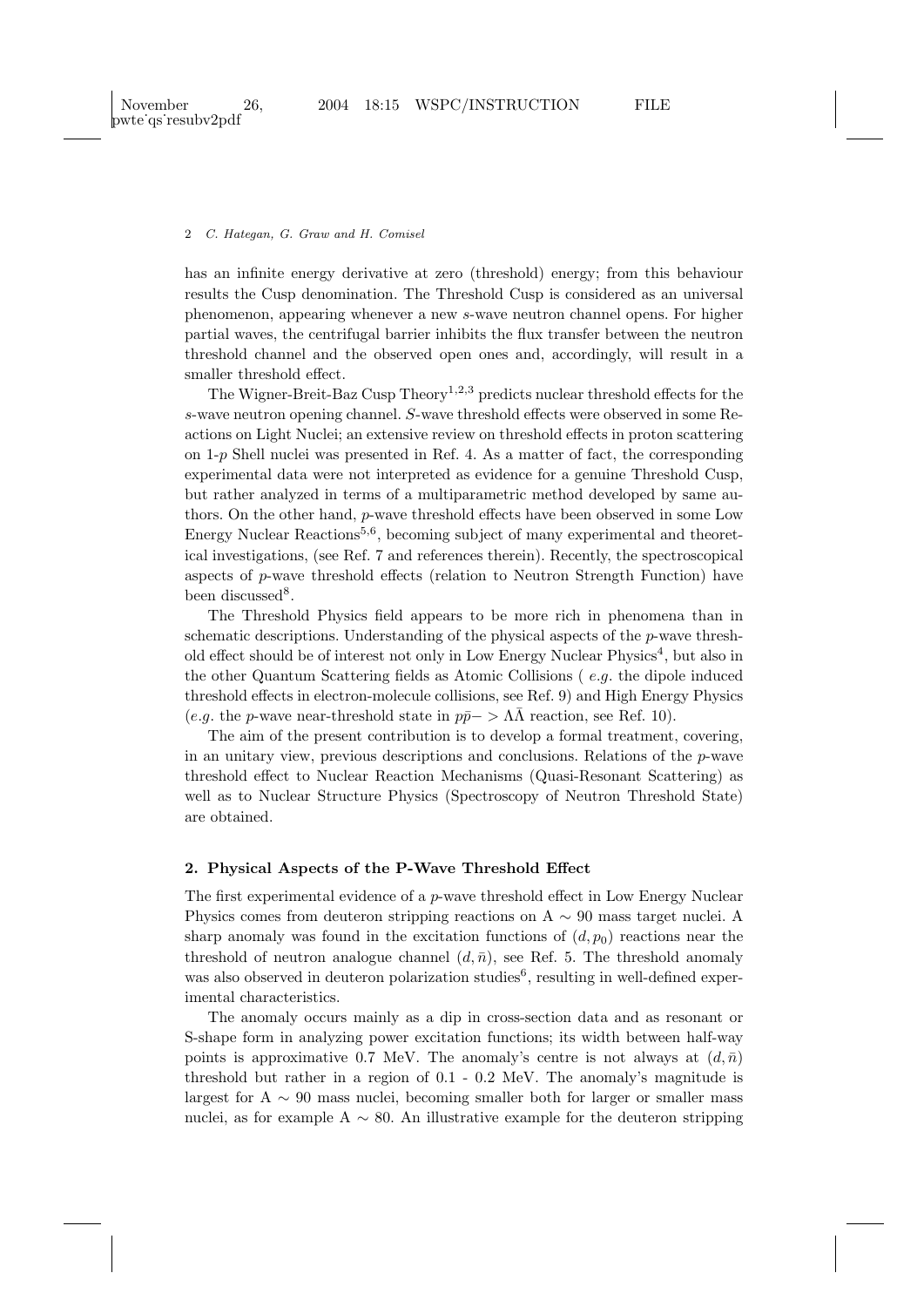

Fig. 1. The deuteron stripping threshold anomaly in the cross-section and analyzing power data. The effect is described (solid line) as the interference between the Direct Reaction Mechanism and the p-wave Neutron Threshold Single Particle Resonance.

threshold anomaly, (experimental data on  ${}^{88}Sr(d, \vec{p}){}^{89}Sr$  reaction, from Ref. 7), is presented in the Fig. 1.

The anomaly occurs only at neutron analogue thresholds; it is an experimental proof of isospin coupling of the analogue channels. An Isospin Coupled Channels Born Approximation Model was devised in order to describe this phenomenon<sup>11</sup>. It was found numerically, with Optical Model calculations<sup>12</sup>, that the 3-p wave neutron wave function has a strong energy dependence near threshold, for A ∼ 90 mass nuclei; there exists a  $p$ -wave neutron single particle state at zero energy. This neutron state moves far away from threshold (zero energy) for other mass nuclei. The Coupled Channel Born Approximation Model (CCBA) does reproduce the threshold anomaly only in cross-section data.

The Cusp Theory, both in its original or its energy-averaged extension, cannot account for this p-wave threshold effect, both for experimental and theoretical reasons, see Refs. 13, 14, 15.

Lane has proposed<sup>16</sup> a very physical model for understanding of the  $p$ -wave threshold anomaly. This model is based on two experimental facts: (1) there exists, for A  $\sim$  90 mass nuclei, a p-wave neutron single particle state at zero-energy, and, (2) isospin coupling of the exit neutron and proton analogue channels. The nearthreshold p- wave neutron-single particle resonance,  $(l = 1, j = 3/2, 1/2; E_i \sim$  $0; L_1 = S_1 + iP_1$  - p- wave neutron channel logarithmic derivative; b - boundary condition at channel radius  $a; \gamma_n^2$  - neutron reduced width;  $\Gamma$  - resonance's total width), is reflected, by isospin coupling as a resonant term in the proton channel S-Matrix elements:

$$
S_{dp} = B_{dp} + \sum_{j=3/2,1/2} \alpha_j (\hbar^2 / m a^2) / [E_j - E - (S_1 + i P_1 - b)\gamma_n^2 - i\Gamma/2]
$$

The background S- Matrix elements,  $B_{dp}$  are generated by DWBA,  $(\hbar^2/ma^2)$ is Wigner unit of the reduced width; the coupling constants  $\alpha_i$ , related to isospin coupling strengths, are free parameters of this model. Although, formal equivalent to a single level formula, it is specific for the threshold phenomena due to the strong energy dependence of the neutron channel logarithmic derivative  $L_n$  near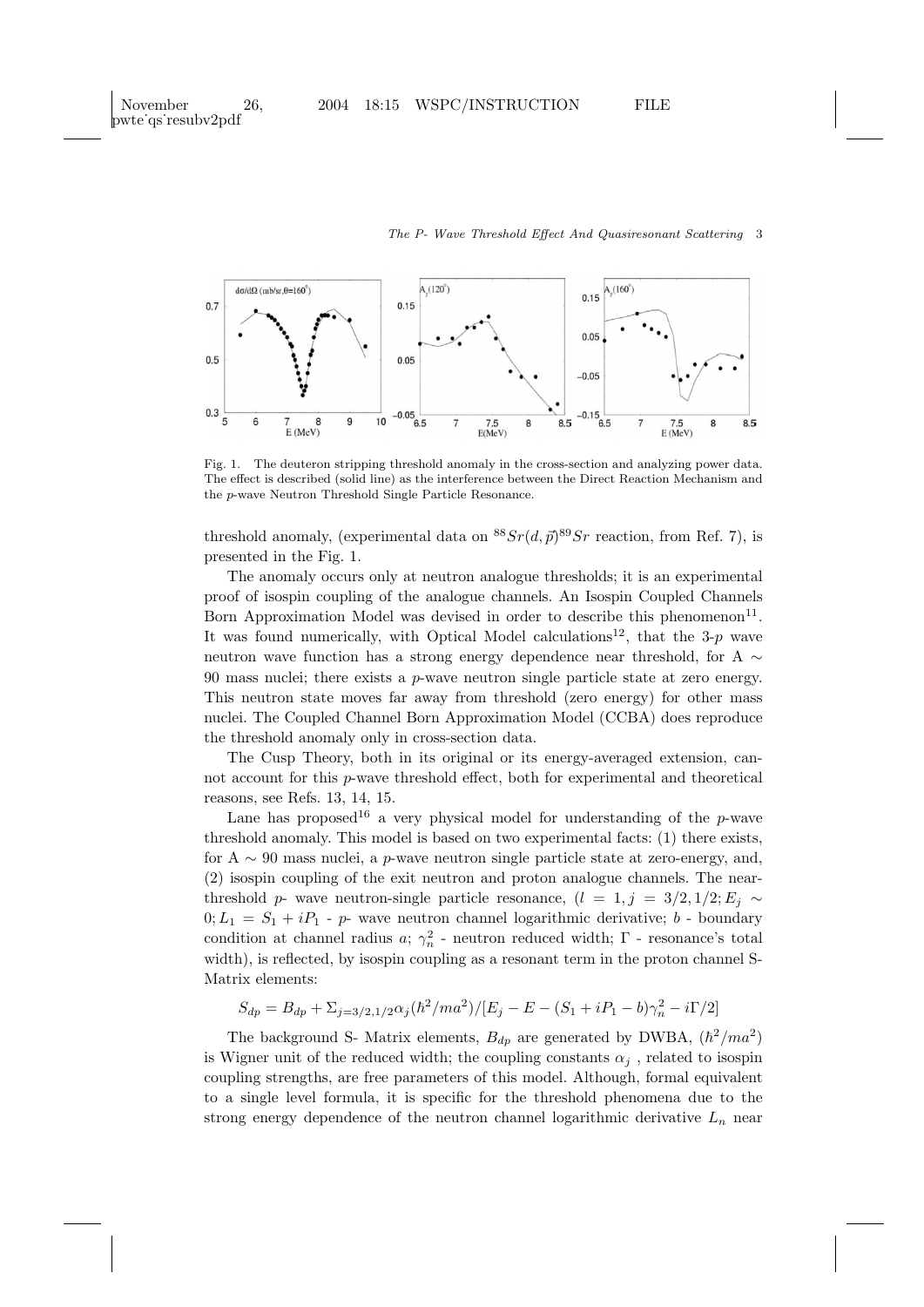zero-energy. This energy dependence results into a distorsion of the resonance shape, esp. for s- and p- waves. The distorsion of the resonance's shape can be viewed as an asymmetric compression of the energy scale in the threshold range. The compression factor<sup>17</sup>,  $\beta_l = 1/[1 + \gamma_n^2 dS_l/dE]$ , which is subunitary, results into a shift to the threshold of the resonance's position  $E_j \to \bar{E}_j = \beta_l [E_j - E - (S_1(0) - b)\gamma_n^2]$  as well as into a width compression  $,\Gamma \to \bar{\Gamma} = \beta_l [\Gamma + 2P_l \gamma_n^2]$ . For  $\beta \to 0$ , the resonance is shifted just to zero (threshold) energy. A large reduced width is essential in obtaining small values of  $\beta$ . For a compression factor which can reproduce the anomaly's width  $\sim$  0.7 MeV, a reduced width  $\gamma_n^2$  exceeding several Wigner units is necessary. (Such a large value of the reduced width can be obtained both from the Shell Model and Optical Model calculations or from an empirical formula, relating the width's increase to the nucleus surface's diffuseness). By using the Lane's model, the  $p$ -wave threshold anomaly, both in cross-section and analyzing power, was reproduced<sup>7</sup>.

Another aspect of the Lane Model is an empirical  $Q$ - classification of the 3-p wave threshold anomalies. It was proved<sup>18</sup>, that the Q- classification is a kinematical one, according to transfered linear momentum and transfered angular momentum in the  $(d, p_0)$  reaction. The threshold anomaly results from interference of the  $(d, p_0)$ background and the threshold- resonance terms: different forms of the background result into different shapes of the anomaly.

Another classification of the anomalies, related to their microstructure, was proposed too<sup>18</sup>: single dip and fluctuating-type anomalies. All fluctuating -type anomalies do correspond to the residual nuclei in  $0^+$  ground states, while the spin of residual nucleus' state is non-zero for the single dip anomalies. Therefore the nature of the residual state could be another criterion for the anomalies' classification. It was proved<sup>18</sup>, that the anomaly is related to the Neutron Strength Function. The single particle state can be distributed in many ways since the system (neutron  $+$ a non-zero spin state) can be coupled to various angular momenta. In this way the configuration can be fragmented by residual interactions into many components; if they are uniform distributed, one obtains a Breit-Wigner form. If the corresponding components are not uniformly spread into each other, then there occur fluctuations of the Breit-Wigner line shape. This can result in fluctuating - type' anomalies if the residual state (and its analogue) has a relatively simple structure, e.g. even-even nuclei in their ground state. G.E. Brown<sup>19</sup> has predicted fluctuations of the Neutron Strength Function, depending on the nature of the involved nuclear states; these "Intermediate Structures" are displayed as microstructures of the Neutron Strength Function. A similar interpretation was developed by Lane<sup>20</sup>. The analysis<sup>18,20,21</sup> of the p-wave threshold anomaly does sustain the "Intermediate Structure" interpretation for the fluctuations observed in the excitation functions of this threshold effect.

The Lane's Model predicts even a more pronounced threshold effects for the s-waves, which were not observed experimentally,  $(A \sim 50, 3\text{-}s; A \sim 140, 4\text{-}s)$ . This absence was explained<sup>22</sup>, in terms of the Neutron Strength Function, too. The Swave Neutron Strength Function, defined according to the S-Matrix, is depressed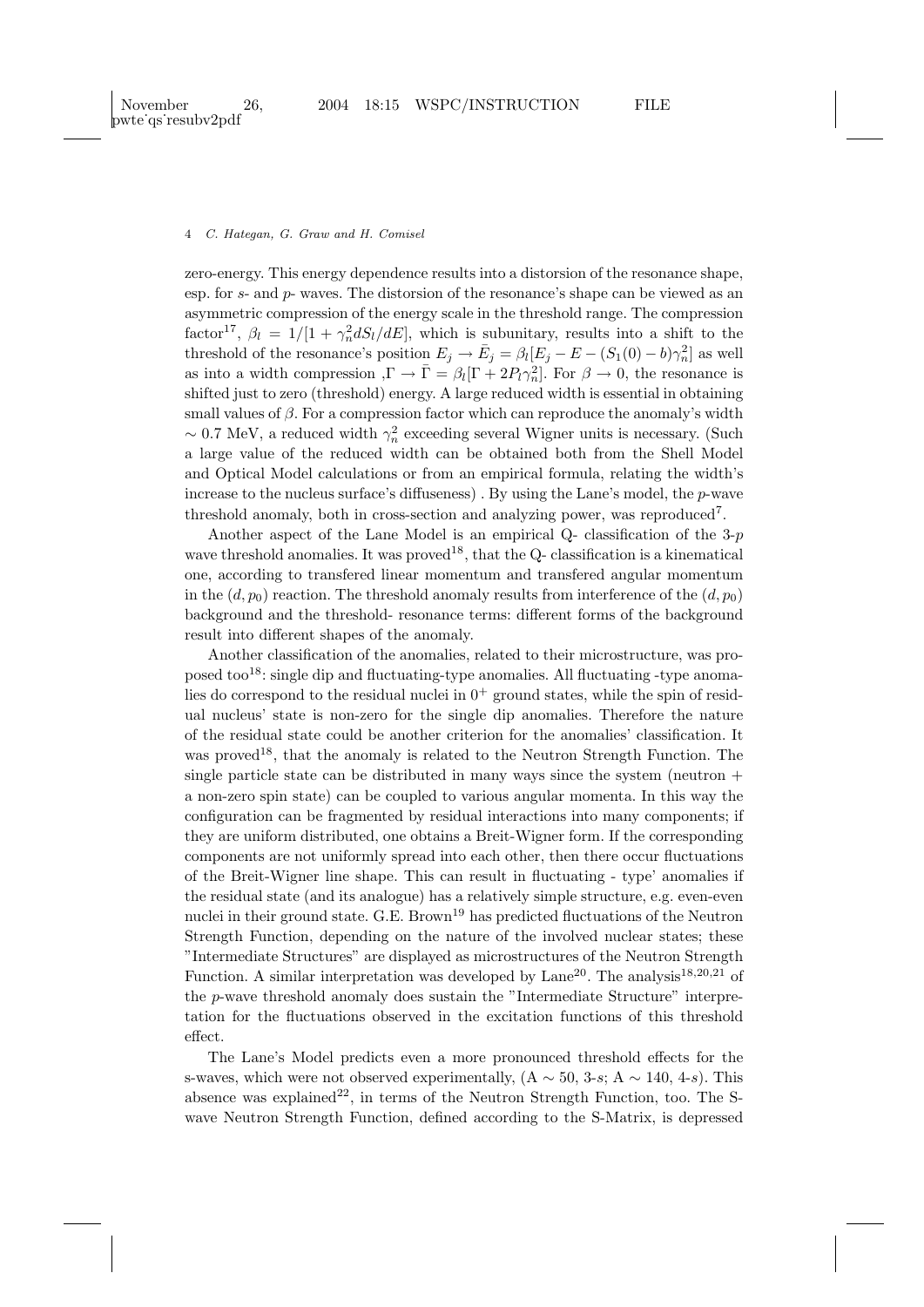

Fig. 2. Spectroscopic strengths  $(\alpha)$  of the p-wave threshold effects obtained from: an empirical  $(\triangleright)$ and different computational procedures  $(\circ$  and  $\circ)$ . The threshold effects follow the mass dependence (A) of the  $S_n$  Neutron Strength Function data ( $\bullet$ ).

by an order of magnitude as compared to R-Matrix Strength Function and has no resonance dependence<sup>23</sup>. Due to peculiar behaviour of the s-wave neutron virtual states, perhaps they cannot induce appreciable s-wave threshold effects.

A quantitative analysis of the relation between the p-wave threshold effect and the  $p$ -wave Neutron Strength Function has been done<sup>8</sup>. The analysis took into account all experimental data on threshold effects in  $A = 80 - 110$  mass-region, both cross-section and analyzing power. According to this analysis, the magnitude of the p-wave threshold effect is proportional to the Neutron Strength Function, in their mass dependence, see Fig. 2. This analysis does evince the spectroscopic properties of the threshold effects; the strength of the threshold effect (in open channel) is proportional to the spectroscopic strength of the Neutron Threshold State (from opening channel). It is a proof that the threshold effects depend not only on the penetration factors, as in the Cusp Theory, but also on the spectroscopic factor of the ancestral neutron state in opening channel.

# 3. Reduced S-Matrix Approach to Threshold Effects

The Nuclear Physics of seventies was confronted with several problems related to the threshold phenomena: (1) the threshold effects are rare, appearing under restrictive conditions, (2) the threshold effects are apparently peculiar, differing each from other in many aspects, (3) special reaction models were devised to describe different threshold effects or even same threshold anomaly. For example, the p-wave threshold effect under study was approached in terms of Cusp Theory, Coupled Channel Born Approximation and Lane Model.

A theory of threshold effects has to fulfill corresponding requirements: (1) to understand necessary conditions for experimental observation of a threshold effect, (2) to provide an unitary description of different types of threshold effects, (3) to include previous theoretical threshold models as limit cases.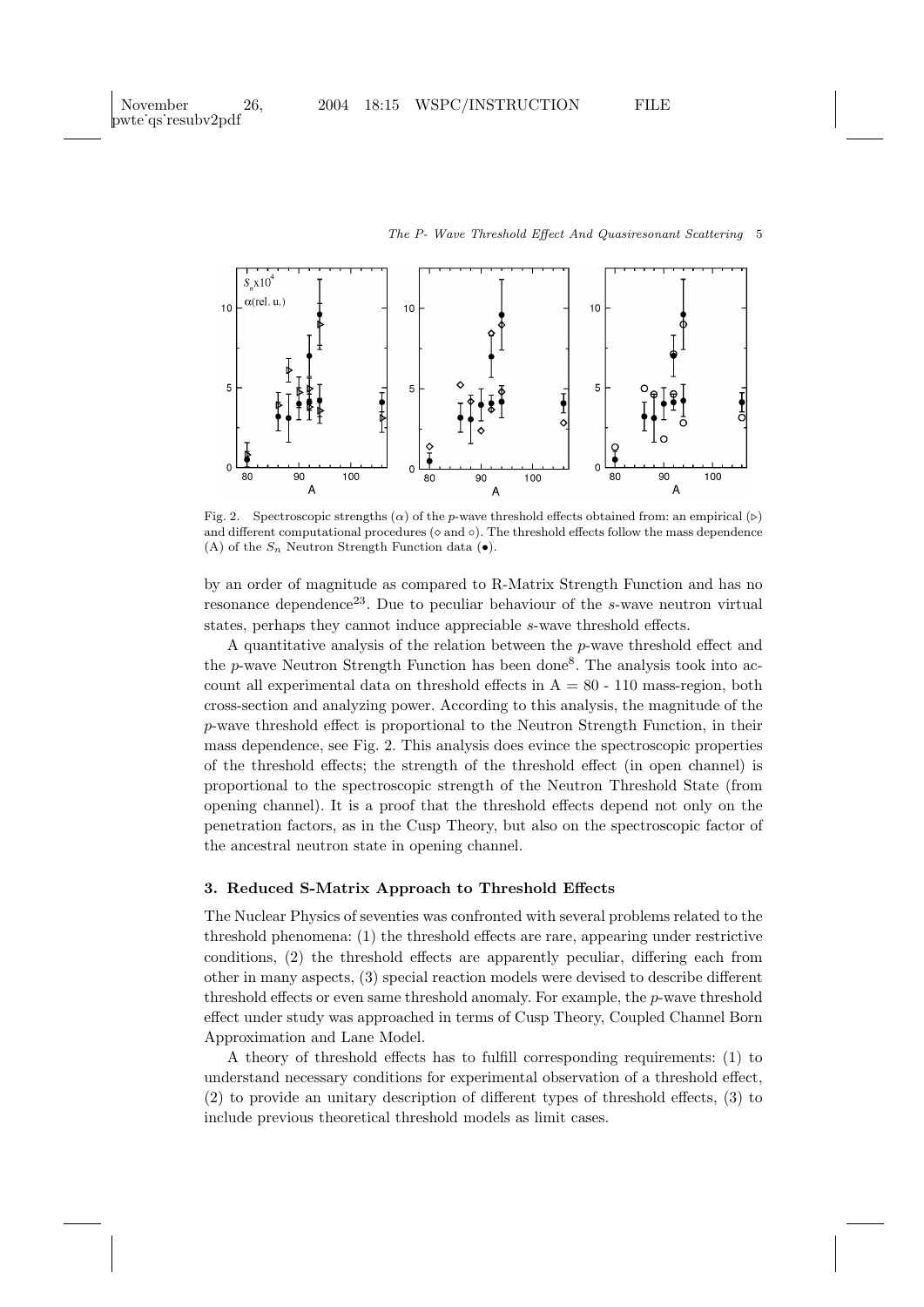Formally, the problem of the Threshold Effects can be viewed as a Scattering Problem in the truncated space of open (observed, retained) channels; one has to take into account the coupling of open channels to the threshold (invisible, eliminated) channel. The usual approach to multichannel scattering problems in truncated space of channels is either Reduced R- $(K-)$  Matrix<sup>24</sup>, or Effective Hamiltonian  $(Projector Method)<sup>25</sup>$ . Since the Scattering Matrix is primary object of the Scattering Theory, the concept of "reduced" or "effective" operator should be extended to the S- Matrix.

The S-Matrix contains the complete Reaction Dynamics and it is the primary object of the Scattering Theory; it is directly related to experimental observables as cross-section or polarizations. Developing the Reduced S- Matrix approach to the threshold phenomena<sup>26</sup>, one expects to cover, in an unitary view, some previous descriptions and conclusions. The Reduced S-Matrix approach aims to account for the known physical aspects of the p-wave threshold effect.

Consider the multichannel system of N open (retained) channels , decoupled from the threshold (unobserved, eliminated) channel n. The "bare" independent open channels are described by the unitary Scattering Matrix  $S_N^0 = ||S_{ab}^0||$ . By coupling the threshold channel  $n = N + 1$ , to N open ones, via  $S_{na}$  matrix elements, one obtains the Reduced Scattering Matrix  $S_N = ||S_{ab}||$  for the retained channels<sup>26</sup>; it includes both bare  $S_N^0$  Scattering Matrix and the effect  $\Delta S$ , of eliminated channel

$$
S_{ab} = S_{ab}^0 + \Delta S_{ab} = S_{ab}^0 + S_{an}(1 + S_{nn})^{-1}S_{nb}
$$

The Reduced Scattering Matrix does include as limit case the Cusp Theory<sup>3</sup>,  $S_{nn} \rightarrow 1$ . The formal merits of this method are: it is valid both near and far away from threshold, it is valid both for potential and resonant scattering and it is valid even for threshold channel with barrier, as e.g. a  $p$ -wave one. The physical merit of the method is it does establish a relation between the threshold effects,  $\Delta S$ , and the reaction mechanism in the threshold channel, via  $S_{nn}$ -matrix element. Different reaction mechanisms will result in different types of threshold anomalies.

The Threshold Cusp is related to the nonresonant Potential Scattering. In zeroenergy limit,  $S_{nn} \rightarrow 1$ , the Reduced S-Matrix results in the Cusp formula,  $\Delta S_{ab}$  =  $1/2S_{an}S_{nb}$ . The flux transfer involved in a Cusp Effect is essentially determined by the penetration factors of the threshold channel S-Matrix elements.

A Compound Nucleus resonance  $(\pi)$ , located in neutron threshold vicinity,  $|E_\pi - E_n| < \Gamma_\pi$ , and decaying preferentially in the neutron threshold channel,  $\Gamma_{\pi} \sim \Gamma_{\pi n}$ , induces a non-negligible threshold effect for s-wave only. Most of the threshold effects observed with light nuclei,  $(1-p \text{ Shell})$ , do belong to this class<sup>4</sup>. The flux transfer to and from the neutron threshold channel is controlled not only by the penetration factors, but also by the spectroscopic neutron reduced width; the reduced width is primary factor governing the flux leakage from the compound nucleus to the channels<sup>27</sup>. However the threshold compound nucleus resonance cannot account for a p- wave threshold effect.

A p-wave threshold effect does require (1) Resonant energy dependence of the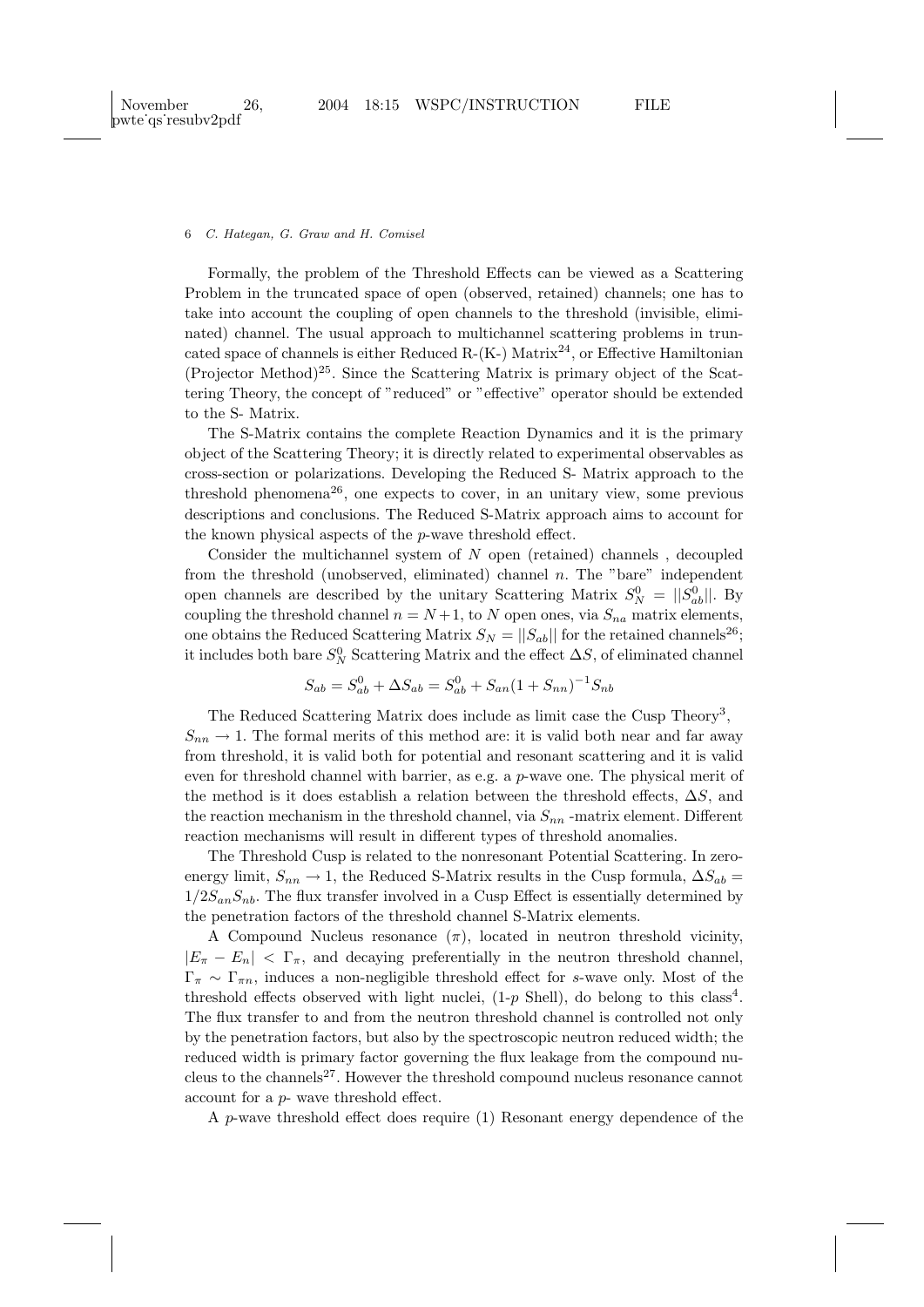threshold channel related S- Matrix elements,  $S_{nn}$ ,  $S_{an}$  and  $S_{nb}$ , and (2) Direct Interaction in open channels,  $S_{ab}^0$  - (monotone energy dependence). Otherwise, the effective term of the Reduced S- Matrix,  $\Delta S$ , goes to zero in all threshold range. In the following we will approach the  $p$ -wave threshold effect problem in different formal ways, all converging to the same physical conclusion: a non-negligible  $p$ -wave threshold effect involves (1) a Neutron Threshold Single Particle Resonance and (2) its Direct Interaction Coupling to open channels<sup>26</sup>.

The two formal conditions could be realized in terms of the Final-State Interaction<sup>28</sup>. The final fragments, neutron and corresponding residual nucleus, have an interaction producing a resonance at zero energy; the Jost function has, then, a zero in the complex  $k$ -wave plane, just below the real axis, near origin. The S-Matrix elements, having in denominator the Jost function, are strongly enhanced; this is Final (or Initial) -State Interaction. This refers in our case to the S-matrix elements  $S_{nn}$ ,  $S_{an}$  related to the *n*-channel only. On the other hand, it is required that the potential responsible for transition between channels should be assumed weak, (Direct Interaction transitions). The forces producing reaction are weak, excepting interaction in the (threshold) channel where the Final State Interaction does produce a resonance. The Final State Interaction is effective mainly at low energies, where one-channel resonances are produced by centrifugal barrier effects<sup>28</sup>.

In the R-Matrix theory, usually, one considers only compound system multichannel resonances described by poles of all R- Matrix elements. The multichannel resonances originating in single particle states are described, in this theory, by a perturbative approach developed by Bloch, see Ref. 17. By means of perturbative residual interactions, the single (-channel) -particle resonance of non-perturbated (independent particles) system is subject to transitions to actual states of compound system and to couplings to other reaction channels. The R- Matrix of reaction system becomes a series of resonant terms, collected, with statistical assumptions, in a Single Particle Resonance formula. Its total width comprises an additional spreading component related to the flux lose into actual states and the other reaction channels. We approach this aspect in more quantitative way by using the Bloch's procedure for describing the Single Particle Resonances in R- Matrix Theory<sup>17</sup>. Implementing this procedure into the Reduced S-Matrix one obtains, in second-order perturbation theory,

$$
\Delta S_{ab} = \mathcal{P}_a^{1/2} \gamma_{\pi n} \gamma_{\pi n} \mathcal{P}_b^{1/2} [E_{\pi} - \Delta + i(\Gamma + G)]^{-1}
$$
  
\n
$$
\mathcal{P}_a^{1/2} = \Sigma_b P_a^{1/2} (S_N^0 + 1)_{ab} R_{bb}^0 V_{bn}
$$
  
\n
$$
G = (E_{\pi} - E)^2 / (P_n \gamma_{\pi n}^2)
$$
  
\n
$$
-\Delta + i\Gamma = -\gamma_{\pi n}^2 \Sigma_{ab} (P_a^{1/2} R_{aa}^0 V_{an}, (S_N^0 + 1)_{ab} P_b^{1/2} R_{bb}^0 V_{bn})
$$

with  $R_{aa}^0$  describing uncoupled (independent) open channel a,  $V_{an}$  - the Direct Interaction coupling between open channel a and threshold one  $n, R_{nn}^0$ -R-Matrix element of the Neutron Single Particle Resonance  $\pi$ ,  $R_{nn}^0 = \gamma_{\pi n} \gamma_{\pi n}/(E_{\pi} - E)$ , and  $\gamma_{\pi n}^2$  its neutron reduced width. The width  $\Gamma$  is positive due to the unitarity of the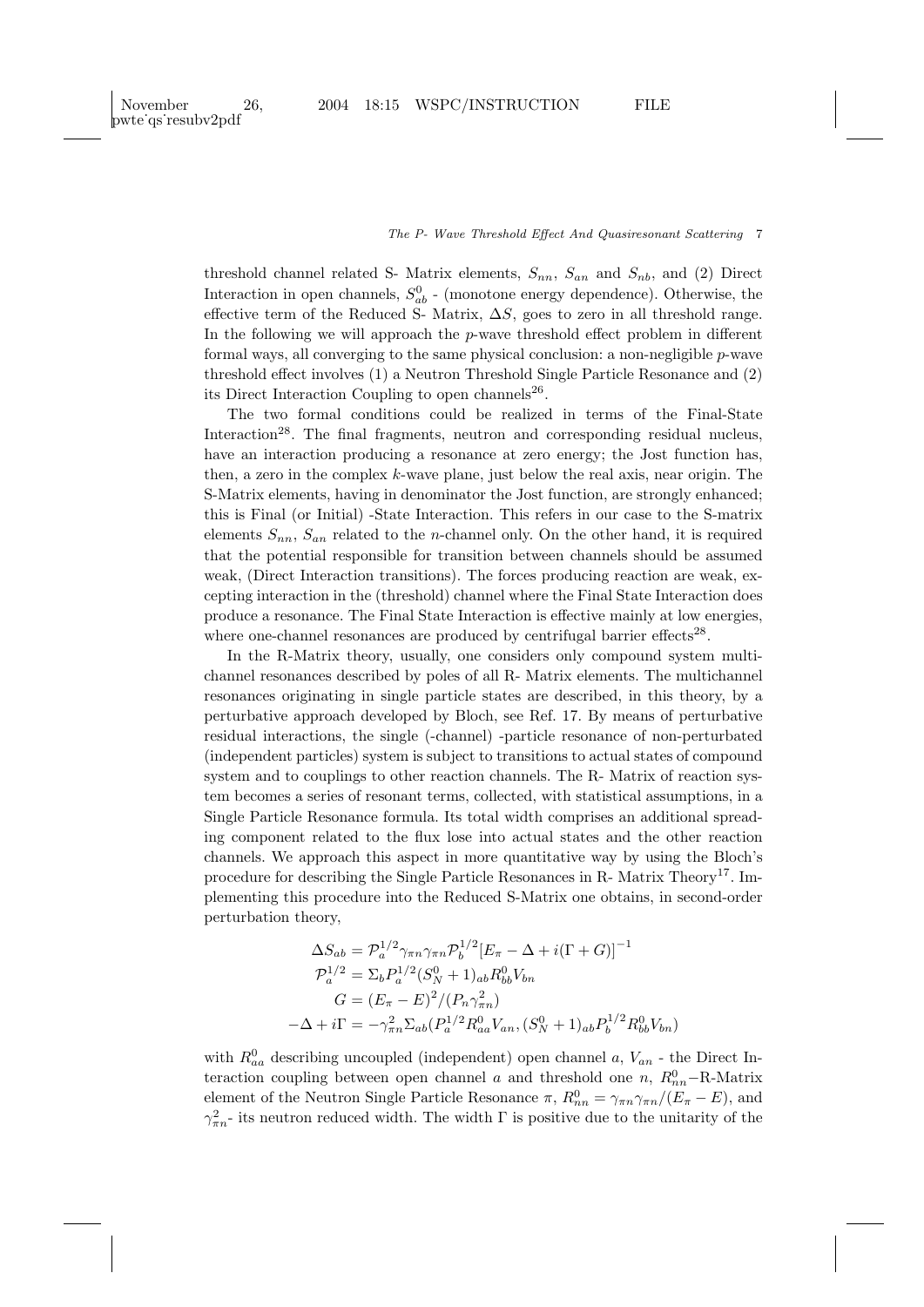$S_N^0$  - Scattering Matrix. The additional width term G does increase the "Escape width", thus inforcing the doorway aspects of the Neutron Threshold State. (If applied to s-wave case, one obtains a very broad effect, mixing up with background, while Lane formula does predict a very strong s-wave threshold effect). One has to remark, however, the artificial aspect of this term, resulting from exact coincidence of the Neutron Single Particle State with threshold. Anyway, this description displays explicitly the role played by Direct Interaction Coupling of the Threshold channel to open observed ones.

Another possible description of the Single Particle Resonance from Neutron Threshold Channel could be in terms of the Neutron Channel Logarithmic Derivative. In order to deal explicitly with the Neutron Channel Logarithmic Derivative one has to work with the Collision Matrix  $U$ , parametrized in R-Matrix terms and Logarithmic Derivative  $L = S + iP$ , (S- Shift factor, P- Penetration factor), see Ref. 17,

$$
U = 1 + 2iP^{1/2}(R^{-1} - L)^{-1}P^{1/2}
$$

The Reduced Collision Matrix term is now dependent on  $n$ -threshold channel phase,  $\omega_n, e^{2i\omega_n} = -L_n^*/L_n$ , namely

$$
\Delta U_{ab} = U_{an}[e^{2i\omega_n} + U_{nn}]^{-1}U_{nb}
$$

For s-wave,  $L_n = iP_n$ , or for specific boundary condition,  $e^{2i\omega_n} = 1$ , it is identical to the Reduced S-Matrix term  $\Delta S$ . In the limit  $U_n \to 1$ , it reduces, up to a phase, to a Generalized Cusp formula<sup>29</sup>,

$$
\Delta U_{ab} = (1/2)U_{an}U_{nb}(L_n/iP_n)
$$

(This formula was used in description of a threshold anomaly in a transfer reaction on a light target nucleus, provided  $L_n$  has a resonance behaviour.) The Kapur-Peierls Matrix,  $(R^{-1} - L)^{-1}$  has to be rewritten in order to separate resonant  $L_n$ term, from the rest included in "background"  $(\beta)$ . One obtains

$$
\Delta U_{ab} = (1/2)U_{an}^{\beta}U_{nb}^{\beta}(L_n/iP_n)(1 - L_nR_{nn}^{\beta})^{-1} = 2iP_a^{1/2}R_{an}^{\beta}R_{nb}^{\beta}P_b^{1/2}(1/L_n - R_{nn}^{\beta})^{-1}
$$

A resonant term in the logarithmic derivative, describing a single-channel resonance,  $L_n = L_n^{\beta} / [E_n - E - i\Gamma_n], (L_n^{\beta}$ - monotone), will result in a resonant term in the Reduced Collision Matrix, of the form,  $L_n^{\beta}/[E_n - E - L_n^{\beta}R_{nn}^{\beta} - i\Gamma_n]$ . The background Kapur-Peierls term,  $R_{nn}^{\beta}$ , will result into a resonance's shift as well as in the width increase. The condition  $(1/L_n - R_{nn}^{\beta}) = 0$  has also another physical interpretation which will be discussed below, in a different framework.

A straightforward interpretation of the p-wave threshold effect is in terms of the Quasiresonance. The Quasiresonant Scattering<sup>30</sup>, consists from a Single Channel Resonance preceded and/or followed by Direct Transitions to other reaction channels. Such phenomena are evinced as resonances in some reaction channels; other competing reaction channels show Direct Interaction monotone energy dependence.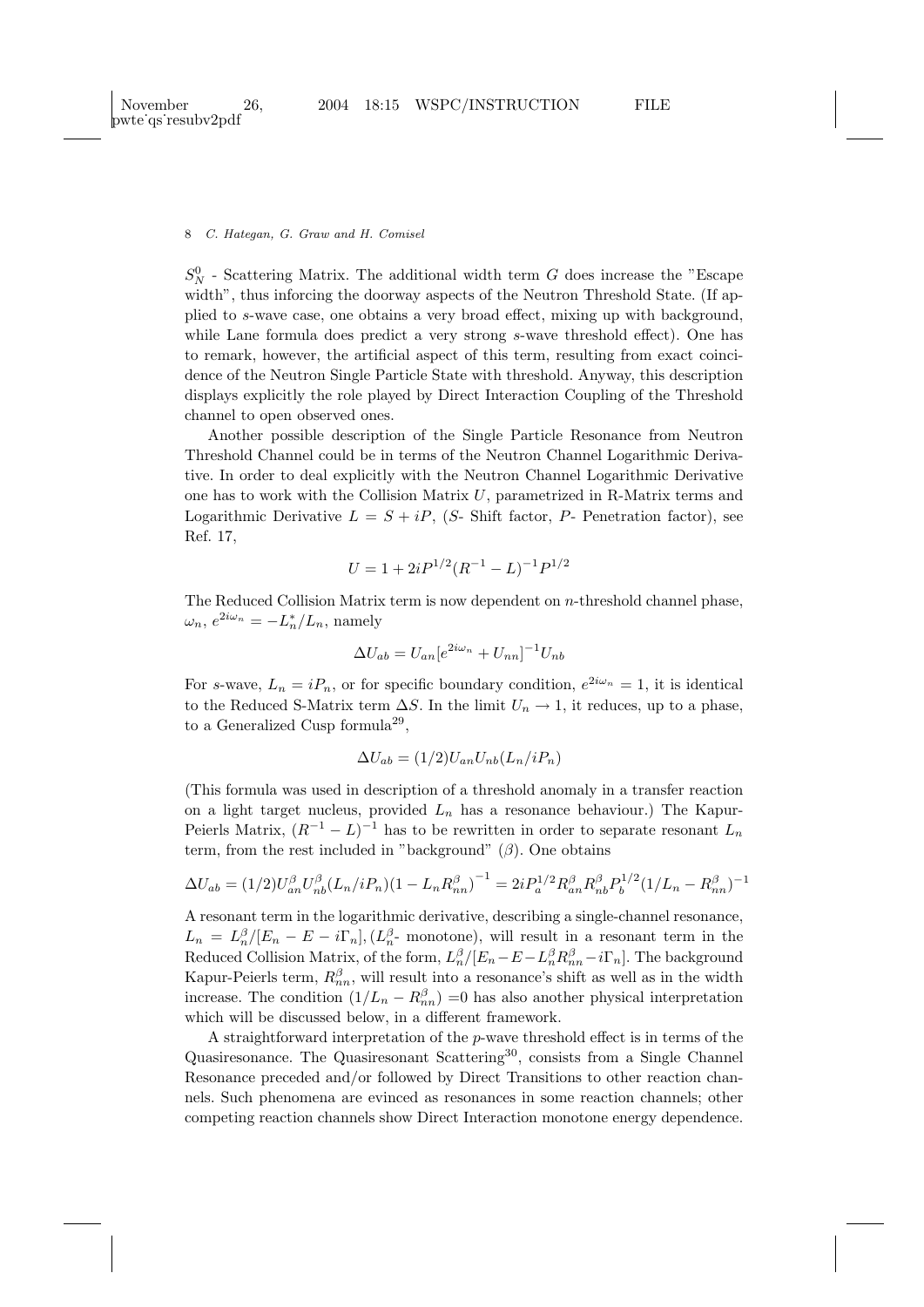A K- Matrix description is below outlined,

$$
S = -1 + 2i[K + i \cdot 1]^{-1}
$$

$$
K = K^{\beta} + K^{\rho}
$$

$$
K^{\rho} = \Sigma_{\lambda} (\gamma_{\lambda} * \gamma_{\lambda}) [E_{\lambda} - E]^{-1}
$$

with labels  $\beta$  and  $\rho$  referring to "background" and "resonant", respectively. If this formalism is specialized to a Single Channel Resonance,  $(\pi)$ ,  $(\gamma_{\pi n} \neq 0;$  all other  $\gamma_{\pi a} = 0$ , then the Scattering Matrix becomes

$$
S_{ab} = S_{ab}^{\beta} - 2i T_{an}^{\beta} \gamma_{\pi n}^{2} T_{nb}^{\beta} [E_{\pi} - E + Re T_{nn}^{\beta} \gamma_{\pi n}^{2} - i (1 - \Sigma_{l} |T_{ln}^{\beta}|^{2}) \gamma_{\pi n}^{2}]^{-1}
$$

with the Transition Matrix defined by  $S^{\beta} = 1 + 2iT^{\beta}$  and index l running over all channels either open  $(a)$  or threshold  $(n)$ . The magnitude of the Quasiresonant Scattering process is proportional both to the single channel resonance reduced width  $\gamma_{\pi n}^2$  and to the channel coupling strengths,  $T_{an}^{\beta}T_{nb}^{\beta}$ . An interesting property of the Quasiresonant Scattering is the "Direct Compression" of the width, due to channel couplings,  $\gamma_{\pi n}^2 \to (1 - \Sigma_l |T_{ln}^{\beta}|^2)\gamma_{\pi n}^2$ . This result could be related to the "Channel Coupling Pole"<sup>31</sup>, observed in numerical experiments for multichannel reactions; it does appear for strong channel coupling interaction. It is considered that the Channel Coupling Pole originates in distant poles, (located at infinity in complex energy or wave planes, when channel couplings tend to zero), which are driven to physical region when channel coupling becomes strong.

The compression of the resonance width persists even in case of a single channel, being related to background scattering  $S_{nn}^{\beta} = e^{2i\delta_n}$ ,  $(\delta_n$  single channel background scattering phase shift). For the single channel scattering, the resonance's width is compressed to  $\gamma_{\pi_{nn}}^2 \cos^2 \delta_n$ . For no-background scattering  $(\delta_n=0)$  there is no compression. The 'strong' background scattering, (e.g. echo-descending phase shift  $\delta_n$ multiple of  $\pi/2$ ) results into resonance's extinction. This extinction effect has not yet been evinced.

In next step we discuss the relationships of the Quasiresonant Approach to pwave threshold effect to Lane and CCBA Models. The two formulae (the Quasiresonance and Lane ones) are similar, however not identical. Firstly the anomaly's strength  $\alpha$  has a definite physical meaning in the Quasiresonant Approach; the effect's magnitude is proportional to the transition strengths between the threshold and open observed channels. Secondly, the anomaly's strength is proportional to the neutron single particle reduced width; the effect is maximum in the single particle limit. The  $\alpha$  parameters are not more free ones but rather subject of physical constraints<sup>8</sup>: the interchannel transition strengths play the role of generalized penetration factors and the flux leakage from resonance to n-channel is related to the neutron reduced width. The Resonance's Direct Compression is different from Lane's compression near threshold due to non-linearity of energy scale.

The CCBA formulae could be obtained from the Quasiresonance formula by assuming the exact Isospin Symmetry. In this limit,  $T_{np}^{\beta}$  transition matrix element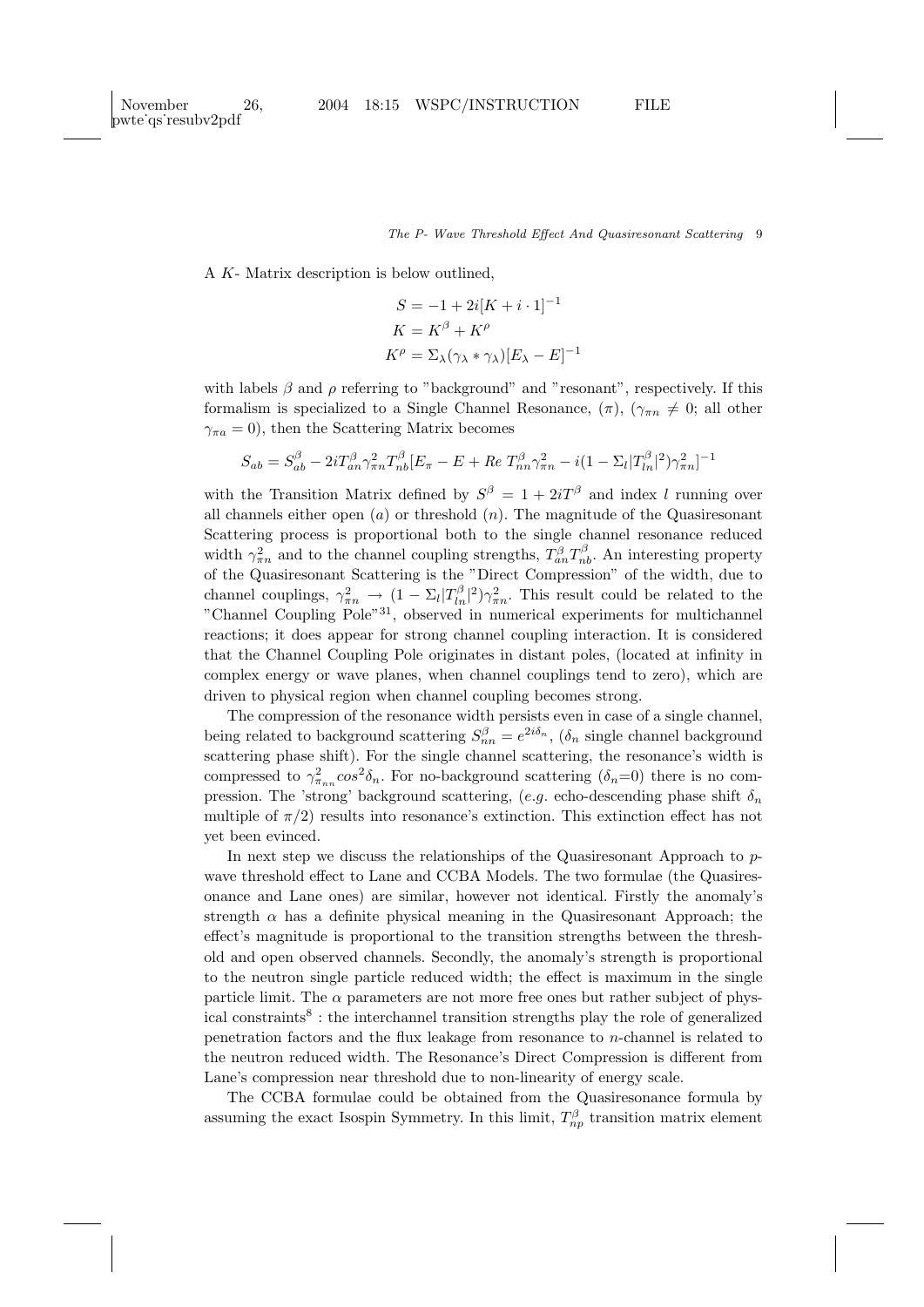between analogue neutron and proton channels is a constant  $(\sqrt{2T}; T$ - Multiplet's Isospin). Secondly, the resonance denominator could be absorbed in  $n$ -channel wave function from  $T_{dn}^{\beta}$  matrix element. Thus one obtains the CCBA formulae for  $(d, p)$ and  $(d, \bar{n})$  analogue reactions. Ad-hoc, the analogue neutron threshold is fixed by physical considerations. However the first condition, conflicting the Isospin Symmetry breaking, does assume, in process of derivation, identical thresholds for both analogue channels, thus violating the Wigner threshold law for neutron channel.

All these approaches do emphasize the role of zero-energy Neutron Single Particle Resonance in producing  $p$ - wave threshold effects in open channels. There is another approach to Single Particle Resonances in Multichannel Reaction Systems, encountered both in the Nuclear Scattering and Atomic Collisions<sup>32</sup>. In order to have a deeper insight on Single Particle Resonances in Multichannel Reactions, we develop now the subject in terms of a formalism based on the Reduced Collision Matrix, both for quasistationary and bound single particle states in threshold channel.

# 4. On Single Particle Resonances in Multichannel Reactions

The resonances in multichannel scattering originate either in multiparticle excitations of an inner core or from excitation of far-away located states; they are called "inner resonances" and "channel resonances", respectively. In Lane's approach<sup>33</sup>, both resonances are described in similar ways; the channel resonances are represented by a meromorphic term added to inner resonances of the genuine R-Matrix. The "inner" and "channel" resonances do correspond to "compound nucleus"- and to "single particle"-resonances, respectively.

In the R-Matrix Theory the inner multichannel resonances are described by standard R- Matrix techniques and the resonances originating in single particle states are approached by the Bloch's perturbative method. In the present approach the inner multichannel resonances are described by the R-Matrix while the channel resonances are related to the  $L_n$  logarithmic derivative, also to the *n*-channel Reduced R-Matrix, i.e. to the Reduced Collision Matrix. In the Reduced Collision-Matrix framework one has to separate the effects originating in the two groups of channels (retained and eliminated) in order to have a physical insight on phenomena developing in the n-closed channel.

In order to deal explicitly with the Neutron Channel Logarithmic Derivative one has to work with the Collision Matrix  $U$ , parametrized in R-Matrix terms and Logarithmic Derivative,  $L = S + iP$ , (S- Shift factor, P- Penetration factor), see Ref. 17,

$$
U_N = 1 - 2i P_N^{1/2} L_N^{-1} P_N^{1/2} + 2i P_N^{1/2} L_N^{-1} (L^{-1} - R)_N^{-1} L_N^{-1} P_N^{1/2} \label{eq:u_N}
$$

The Reduced Collision Matrix  $U_N$  refers to the retained  $(N)$  channels, but by taking into account the effect of the eliminated  $(n)$ -channel. It consists from the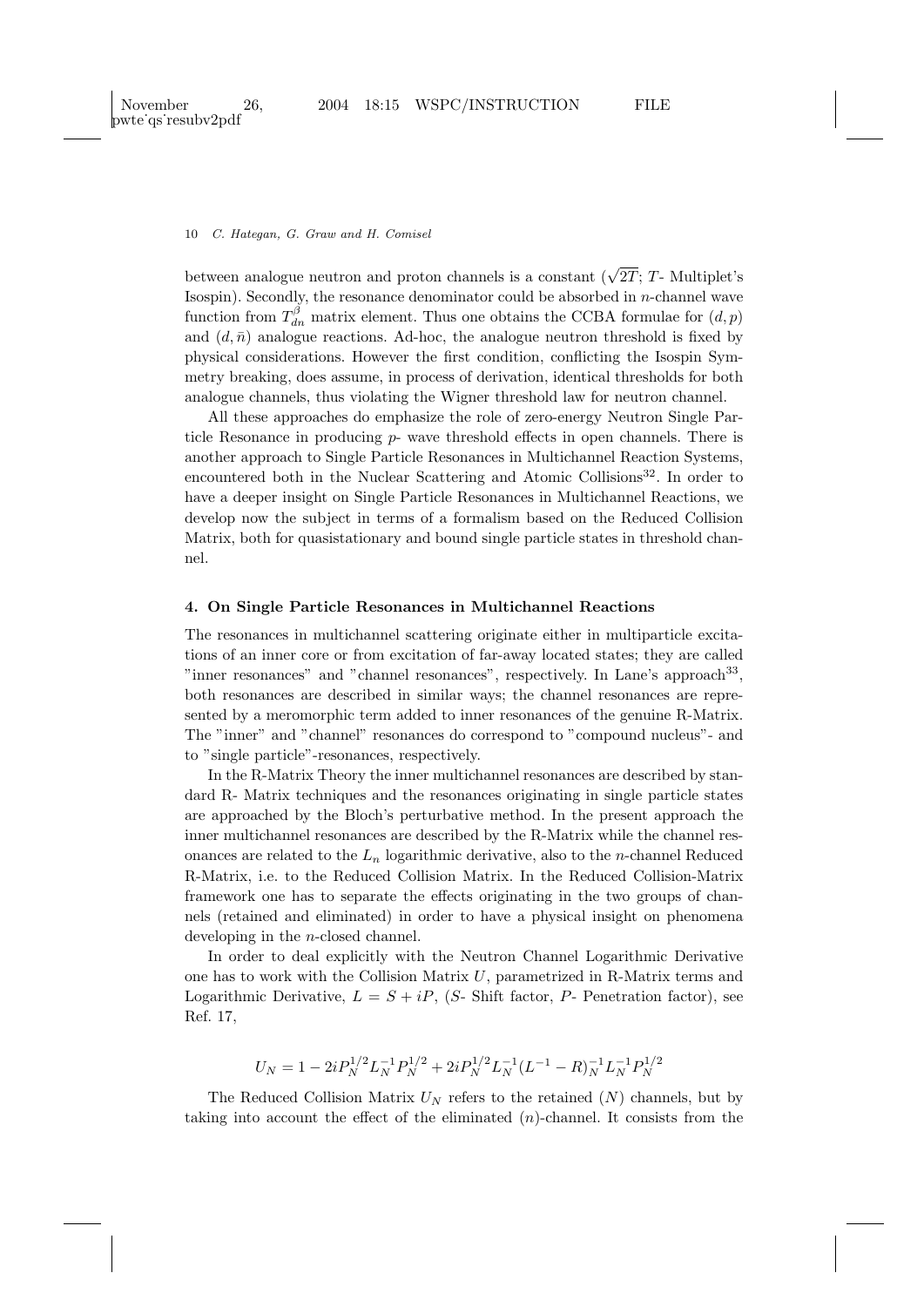Collision Matrix  $U_N^0$  which describes the "bare" retained channels  $(N)$ , uncoupled to eliminated  $(n)$  channel,

$$
U_N^0 = 1 - 2i P_N^{1/2} L_N^{-1} P_N^{1/2} + 2i P_N^{1/2} L_N^{-1} (L_N^{-1} - R_N)^{-1} L_N^{-1} P_N^{1/2}
$$

and from a term  $\Delta U_N$  describing this coupling. The Reduced Collision Matrix evaluated above n-threshold is, see Ref. 34,

$$
U_N^> = U_N^0 + \Delta U_N^>
$$
  

$$
\Delta U_N^> = U_{Nn}^< (-L_n^*/L_n + U_{nn}^>)^{-1} U_{nN}^>
$$

For boundary conditions used by Lane<sup>33</sup>, the  $L_n^*/L_n$  modulus one quantity is expressed in terms of the Coulombian hard-sphere phase-shifts,  $-L_n^*/L_n = \exp(2i\Phi_n)$ , and one obtains the Reduced S- Matrix result<sup>26</sup>,

$$
S_N^> = S_N^0 + S_{Nn}^>(1+S_{nn}^>)^{-1} S_{nN}^>
$$

By the Reduced Collision Matrix procedures one can relate two reaction systems with same internal dynamics, differing only in interactions in eliminated channel,  $(L^> \text{ and } L^<).$ 

$$
U_N^{\leq} = U_N^0 + \Delta U_N^{\leq}
$$
  

$$
\Delta U_N^{\leq} = U_{Nn}^{\geq} \frac{1}{-(L_n^{\geq})^*/(L_n^{\geq}) + U_{nn}^{\geq}} U_{nN}^{\geq} \frac{1/L_n^{\geq} - \mathcal{R}_{nn}}{1/L_n^{\leq} - \mathcal{R}_{nn}}
$$

For example, the Reduced Collision Matrix for negative energies (closed channel) is expressed in terms of positive energy quantities  $(U^>, L^>)$  and also of quantities specifying eliminated closed channel (logarithmic derivative  $L_n^{\lt}$  and the Reduced R-Matrix element  $\mathcal{R}_{nn}$ )

$$
\mathcal{R}_{nn} = R_{nn} - R_{nN}(R_{NN} - L_N^{-1})^{-1} R_{Nn}
$$
  

$$
U_{nn}^{>} = 1 - 2i P_n L_n^{-1} + 2i P_n L_n^{-2} (L_n^{-1} - R_{nn})^{-1}
$$

The effective term  $\Delta U_N$  of Reduced Collision Matrix, valid both below and above n-threshold, is

$$
\Delta U_N = \frac{1}{2i} (U_N^0 - L_N^* L_N^{-1}) P_N^{-1/2} L_N
$$

$$
R_{Nn} (L_n^{-1} - R_{nn})^{-1} R_{nN}
$$

$$
L_N P_N^{-1/2} (U_N^0 - L_N^* L_N^{-1})
$$

where for the  $\Delta U_N$  superscripts > or < one has to insert the corresponding logarithmic derivatives  $L_n^{\geq}$  or  $L_n^{\leq}$ , respectively.

The K- Matrix form of the effective term in the Collision Matrix can be obtained via formal equivalence of K- Matrix and R- Matrix with natural boundary conditions<sup>24</sup>,  $B = S^>$ , i.e.  $K = P^{1/2} R_S P^{1/2}$ ,  $L_N = i P_N$ ,  $L_n^> = i P_n$ ,  $L_n^{\leq} = S_n^{\leq} - B_n = S_n^{\leq} - S_n^{\geq} = -\Delta S_n$  and  $(L_n^{-1} - \mathcal{R}_{nn})$  transforms into  $(\tau + \mathcal{K}_{nn})$ , with  $\tau^> = i$  and  $\tau^< = \tau_n$ . In above derivation it is assumed that  $L_{n<}$  is real and  $\Delta L_n =$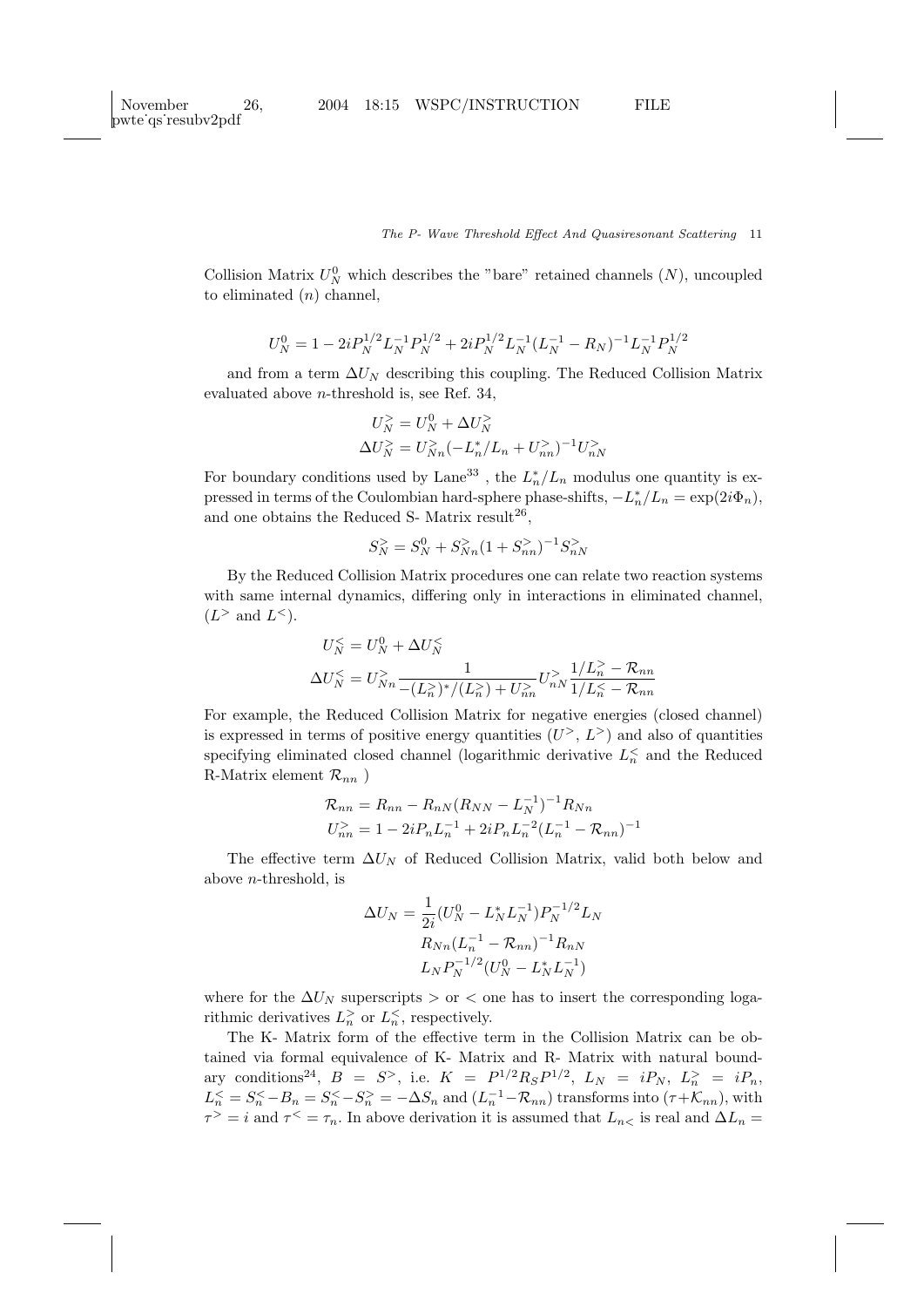$L_{n>}-L_{n<}$  is logarithmic derivative variation across threshold of the *n*-channel. The modulus one quantity  $(\Delta L_n)^*/(\Delta L_n)$  allows to define a " scattering phase shift"  $\delta_n$ , and a corresponding "K-Matrix element"  $\tau_n = \tan \delta_n = \mathcal{I}m\Delta L_n/\mathcal{R}e\Delta L_n$ ,

The K- Matrix form, corresponding to the Reduced S- Matrix, becomes now

$$
\Delta S_N = \frac{1}{2i} (S_N^0 + 1) K_{Nn} (\tau_{nn} + \mathcal{K}_{nn})^{-1} K_{nN} (S_N^0 + 1)
$$
  

$$
\Delta S_N^{\leq} = \Delta S_N^{\geq} \frac{i + \mathcal{K}_{nn}}{\tau_n + \mathcal{K}_{nn}}
$$

As a parenthesis we remark the last equation contains basic formulae of the Cusp Theory, both above and below *n*-threshold. For nuclear *s*-wave scattering, the logarithmic derivatives are  $L_n^{\geq} = i\rho$  and  $L_n^{\leq} = -\rho$ ,  $(\rho = k_n \cdot a; k_n$  - channel wave number, a - channel radius). It follows  $\Delta U_N^{\lt} = \Delta U_N^{\gt}((L_n^{\gt})^{-1} - \mathcal{R}_{nn})/((L_n^{\lt})^{-1} - \mathcal{R}_{nn})$  which in zero energy limit,  $(\rho \to 0)$ , reduces to the Cusp Theory result,  $\Delta U_N^{\leq} = i \Delta U_N^{\geq}$ . The same result is obtained with  $\tau_n = 1$  for s-wave neutron threshold.

The *n*-channel effects on retained channels  $(N)$  are expressed by the product  $R_{Nn}(L_n^{-1}-R_{nn})^{-1}R_{nN}$ , resembling to the additional term of  $\mathcal{R}_N$  Reduced R-Matrix. However there is a difference, namely the "bare" R-Matrix element  $R_{nn}$  of eliminated *n*-channel is here replaced by its effective counterpart  $\mathcal{R}_{nn}$ ; the Reduced  $\mathcal{R}_{nn}$  - Matrix element does include also rescattering effects from complementary open channels. In next paragraphs we will discuss single particle resonances of multichannel scattering in terms of the Reduced Collision Matrix, which describes the two groups of channels by well-separated terms.

Below threshold, a pole in the  $U_N^{\leq}$  Collision Matrix elements could be obtained from condition  $\mathcal{R}_{nn}^{-1} = L_n^{\lt} = S_n^{(-)}$ ,  $(S_n^{(-)}$  - shift function). In non-coupling limit,  $\mathcal{R}_{nn}$  reduces to single channel R-Matrix element  $R_{nn}$ . Or this is just the bound state condition of the R-Matrix Theory<sup>17</sup>; a bound state appears at that energy at which the internal  $(R_{nn}^{-1})$  and external  $S_n^{(-)}$  logarithmic derivatives do match. This result is a R-Matrix proof that the single particle state from a closed channel does induce resonance in competing open channels of the multichannel system.

For positive energy eliminated channels the corresponding states should be quasistationary ones. A pole in  $U_N$  is now obtained by a condition which is analog to the bound state one,  $\mathcal{R}_{nn}^{-1} = L_n^>$ ; the logarithmic derivative  $L_n^>$  is the corresponding, at positive energy, of the shift function  $S_n^{(-)}$  defined for negative energy. According to R-Matrix theory, the quasistationary (Siegert) state is defined by condition  $|1 - R(H_\lambda)L| = 0$ , (see Ref. 17, p. 297). A quasistationary state originating in an eliminated channel induces a quasiresonant structure in other open competing channels. Apparently, (see, for example, Ref. 35), this situation (multichannel resonance originating in a quasistationary single particle state from an unobserved channel) was not reported until now. As discussed before, in the literature<sup>31</sup> one reports on the "channel coupling pole" observed in numerical experiments for multichannel scattering; a single channel pole may be driven to physical region of the complex energy plane when the channel coupling becomes effective.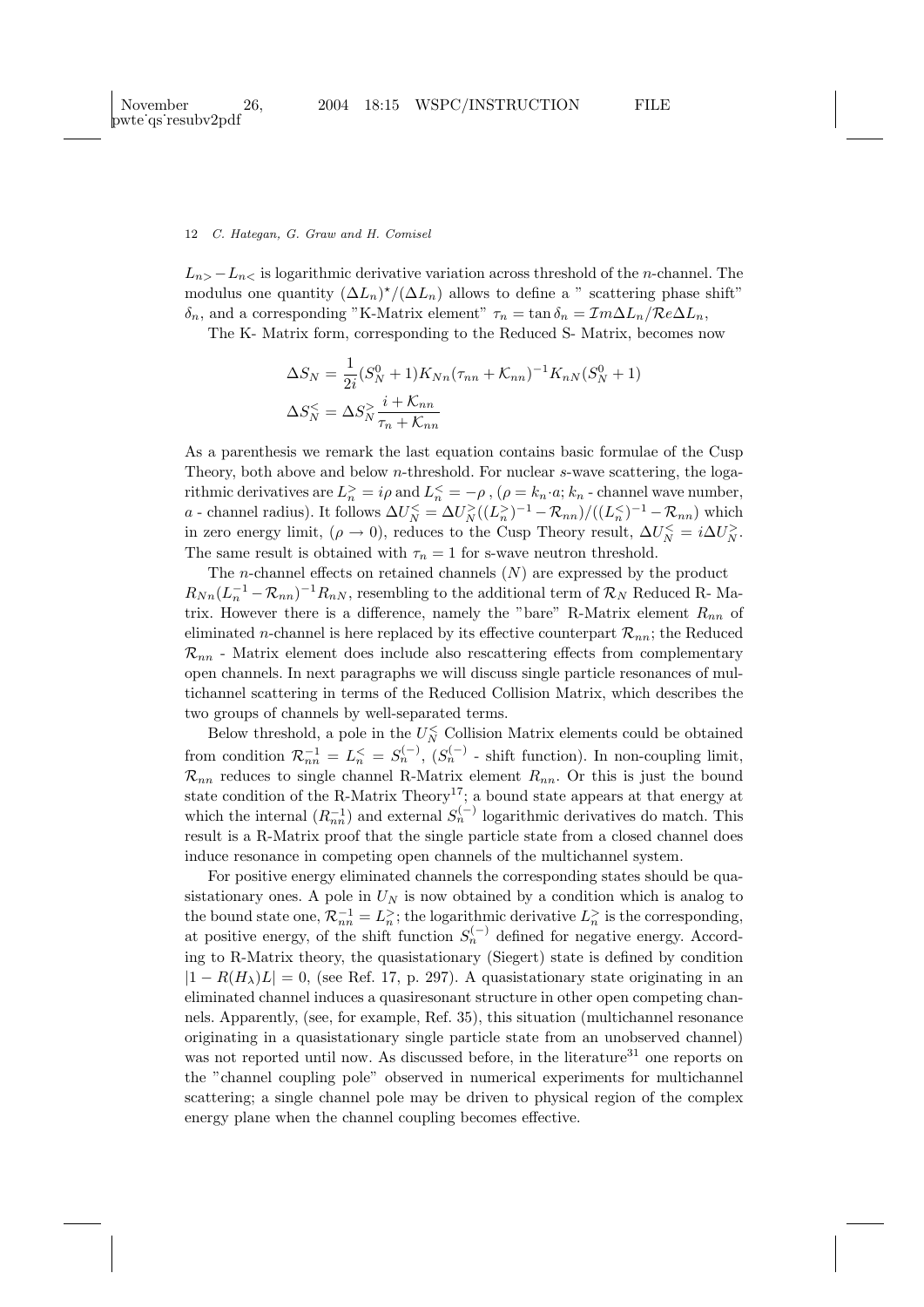One can go a step further along lines developed in the Nuclear Physics, but with price of some assumptions. There one studies the dissolution of the (bound or quasistationary) single particle state amongst the actual states of nucleus, by energy averaging over last ones<sup>36</sup>. By using energy averaging procedures one has to avoid the threshold branch point; one can consider only energy averaging intervals which could be very near threshold but avoiding its overlap, (see Ref. 37, p.146). Another physical assumption, mostly used, is the R-Matrix elements are factorable  $R_{Nn}R_{nN} \sim R_{NN}R_{nn}$ , see Ref. 36. One proves<sup>37</sup>, that the energy averaging is equivalent to replace the real energy E by a complex quantity  $\mathcal{E}, \overline{R_{nn}(E)} = R_{nn}(\mathcal{E}),$  and further this is related to the Reduced R-Matrix element,  $R_{nn}(\mathcal{E}) = \mathcal{R}_{nn}(E)$ , see Ref. 17. Within these assumptions one obtains the result according to the  $n$ -channel related term in averaged Collision Matrix is

$$
\overline{\Delta U_N} \sim \mathcal{R}_{nn}(E) L_n/[1 - L_n \mathcal{R}_{nn}(E)]
$$

which, at low energies for s-waves is proportional to the single- particle Strength Function  $\langle \gamma_n^2 \rangle/D$ . The Strength Function is ratio of averaged width  $\langle \gamma_n^2 \rangle$  to the mean spacing  $D$  between adjacent levels; it does measure the mixing of the single particle nucleon state with nuclear actual states and will display maxima whenever the single particle states are present.

The physical interpretation of last formula is related to the spectroscopical aspects of multichannel resonance originating in the single particle state from an invisible channel. The magnitude of the effect in the open observed channel is proportional to the spectroscopic amplitude of the single particle state from closed channel. Assuming the single particle state is located at channel- threshold then, by strong coupling, a threshold effect has to be observed in open channels. The analysis of experimental data on threshold effects from Low Energy Nuclear Reactions, related to the  $p$  wave neutron single particle state at zero energy, do corroborate the relation between the resonance's strength and the spectroscopic amplitude of the ancestral single particle states<sup>8</sup>. In physical terms, the threshold effect magnitude depends on amount of the flux transfer between threshold channel and open observed one. A threshold single particle quasistationary state does act as an amplifier for the flux transfer to and from threshold channel, because state's overlap with this channel (reduced width) is very large.

# 5. Conclusions

A Reduced Scattering Matrix Approach to the p-wave threshold effect, embodying its physical characteristics, was developed. Its relationship to other p-wave threshold models, was established.

The p-wave threshold effect is related to the Quasiresonant Scattering: a Neutron Single-Channel Resonance coupled, by Direct Transitions, to the observed open channels. The p-wave threshold effect magnitude is proportional both to the channel coupling strengths and to the spectroscopical amplitude of the ancestral zero-energy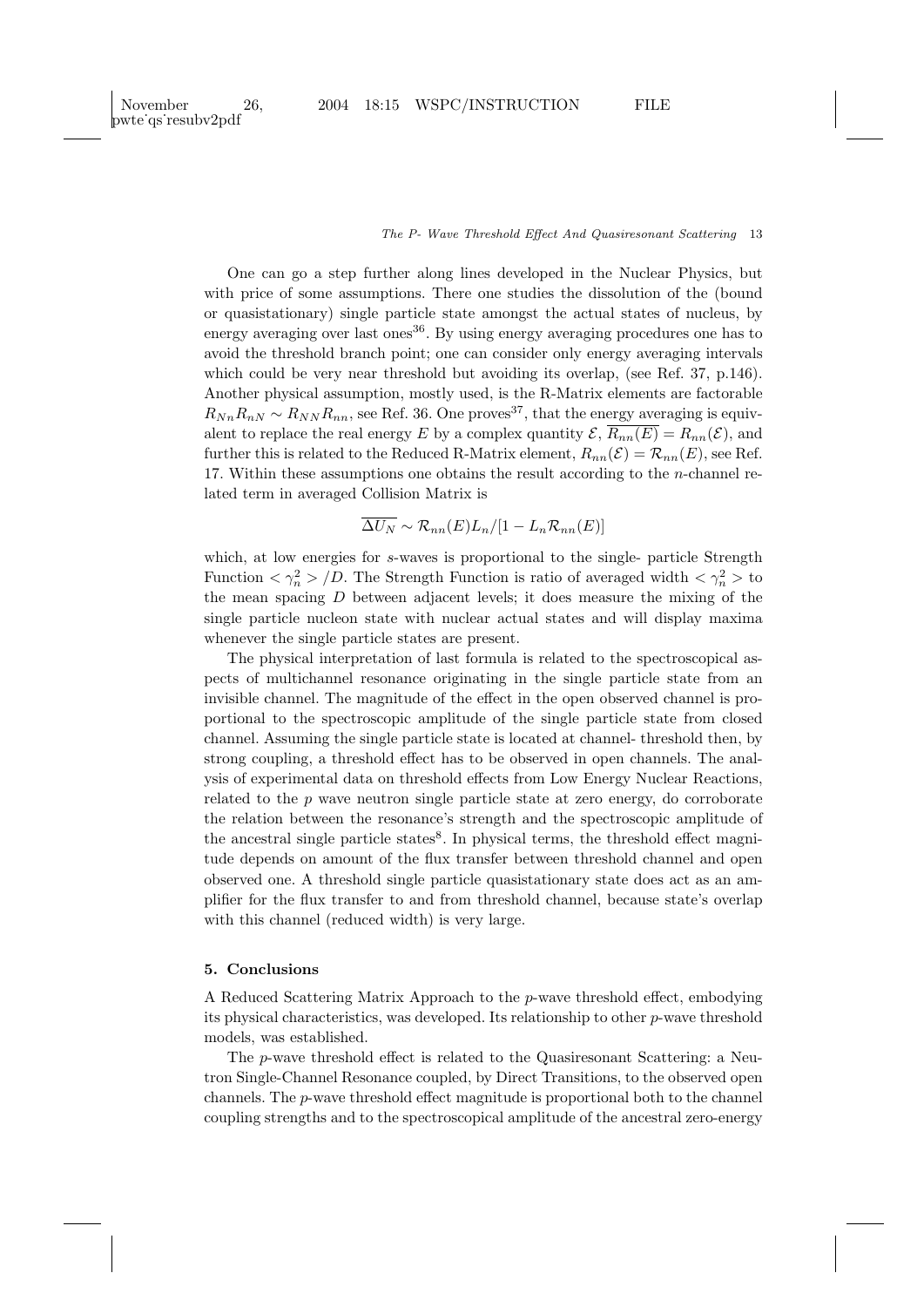neutron single particle state. In physical terms the flux leakage into threshold channel is determined not only by genuine Reaction Mechanisms (Penetration Factors, Coupling Strengths) but also by the Spectroscopy of the Neutron Threshold State (Neutron Reduced Width).

We proved that all significant spectroscopical characteristics of a multichannel threshold effect, originating from a Neutron Single Particle State, are embodied in the Neutron Strength Function. The Neutron Strength Function dependence on the mass number  $A$  is reflected in a mass-dependence of the  $p$ -wave threshold effect. The energy dependence of the Neutron Strength Function, displayed via its microstructures, is reflected in an "Intermediate Structure" of the p-wave threshold effects (Micro-Giant structures of the p-wave threshold effects).

#### Acknowledgments

One of the authors (C.H.) acknowledges support of A. von Humboldt - Stiftung, for working to final variant of the work.

#### References

- 1. E. P. Wigner, Phys. Rev. 73, 1002 (1948).
- 2. G. Breit, Phys. Rev. 107, 1612 (1957).
- 3. A. I. Baz, J.E.T.F. 33, 923 (1957);
- A. I. Baz, I. B. Zeldovich and A. M. Perelomov, Rasseianie, Reaktsii i Raspady v Nereliativistskoi Kvantovoi Mekhanike (Moscow: Nauka, 1971).
- 4. S. N. Abramovich, B. Ya. Guzhovskii, L. M. Lazarev, Fiz. Elem. Chastis. At. Yadra 23, 305 (1992).
- 5. C. F. Moore, C. E. Watson, S. A. A. Zaidi, J.J. Kent, J.G. Kulleck, Phys. Rev. Lett. 17, 926 (1966).
- 6. G. Clausnitzer, G. Graw, C. F. Moore, K. Wienhard, Phys. Rev. Lett. 22, 793 (1969).
- 7. W. Stach, W. Kretschmer, H. Clement, G. Graw, Nucl. Phys. A332, 144 (1979).
- 8. H. Comisel, C. Hategan, Mod. Phys. Lett. A17, 1315 (2002).
- 9. W. Domcke, Physics Reports, 208, 97 (1991) ; V. I. Osherov, V. G. Ushakov, Phys. Rev. A53, 3157 (1996);
	- H. Friedrich, J. Trost, Phys. Rep. (2004), to be published.
- 10. O. D. Dalkarov, K. V. Protasov, I. S. Shapiro, Int. J. Mod. Phys. A5, 2155 (1990); J. Carbonnell, K.V. Protasov, O.D. Dalkarov, Phys. Lett., B306, 407 (1993).
- 11. S. A. A. Zaidi, P. von Brentano, Phys. Lett. 23, 466 (1966).
- 12. T. Tamura, C. E. Watson, Phys. Lett. 25B, 186 (1967).
- 13. G. Graw, C. Hategan, Phys. Lett. 35B, 541 (1971).
- 14. A. M. Lane, Current Topics of Prime Interest in Nuclear Physics , (Canberra Univ., ANU-P/590, 1974).
- 15. L. I. Arifov, P. S. Mazitov, V. V. Sidorov, Uprugoe i Neuprugoe Rasseianie, (Akad. Nauk USSR, Izd.-FAN, Tashkent), pp. 18-19, 87-88, 1975.
- 16. A.M. Lane, Phys. Lett. 33B, 274 (1970).
- 17. A. M. Lane and R. G. Thomas, Revs. Mod. Phys. 30, 257 (1958).
- 18. G. Graw, C. Hategan, Phys. Lett. 37B, 41 (1971).
- 19. G. E. Brown, Rev. Mod. Phys. 31, 893 (1959).
- 20. A. M. Lane, communications to J. Cramer and G. Graw (1971).